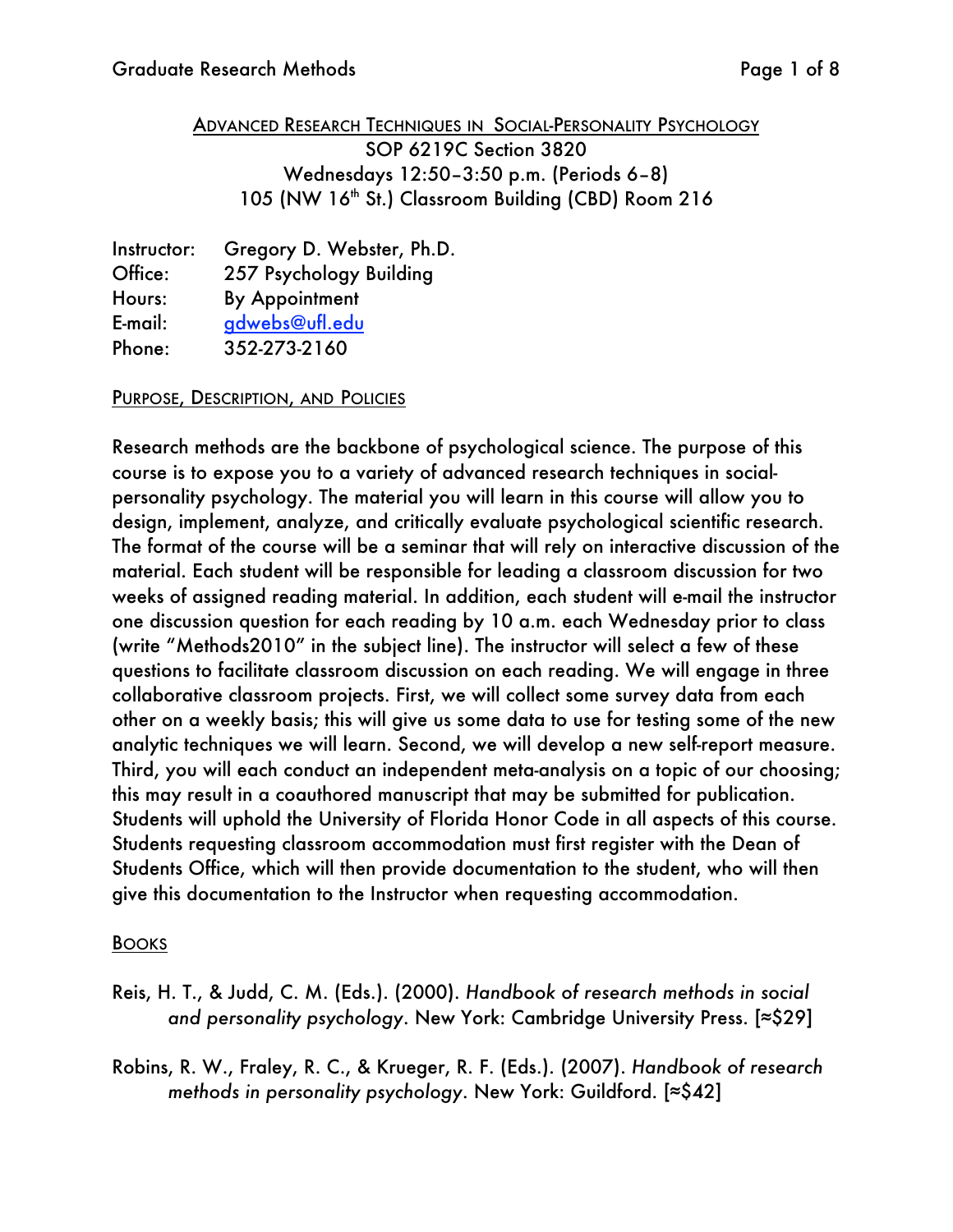### **GRADING**

| Item                           | Number | <b>Points</b> | Total          | Percentage |
|--------------------------------|--------|---------------|----------------|------------|
| Weekly discussion questions    | 52     |               | 104            |            |
| <b>Classroom participation</b> | 14     |               | <b>4</b>       |            |
| <b>Discussion leader</b>       |        |               | $\overline{2}$ |            |
| Take-home exam                 |        | 30            | 30             |            |
| Meta-analysis paper            |        | 40            | 40             | 20         |
| <b>Grand total</b>             |        |               | 200            | 10C        |

#### **SCHEDULE**

| Week           | <b>Date</b>    | <b>Topic</b>                                          | Presenter          |
|----------------|----------------|-------------------------------------------------------|--------------------|
|                | Jan. 6         | Introductions, Expectations, and Assignments          |                    |
| $\overline{2}$ | <b>Jan. 13</b> | <b>Research Design: General Issues</b>                | <b>Brian</b>       |
| 3              | <b>Jan. 20</b> | <b>Research Design: Specific Issues</b>               | Laura              |
| 4              | Jan. 27        | NO CLASS (SPSP Conference)                            |                    |
| 5              | Feb. 3         | <b>Measurement: General Issues</b>                    | <b>Brian/Megan</b> |
| 6              | Feb. 10        | <b>Measurement: Specific Issues</b>                   | Tatiana            |
| 7              | Feb. 17        | <b>Data Analysis</b>                                  | Jenny              |
| 8              | <b>Feb. 24</b> | Mediation, Moderation, and Adjustment                 | Corinne            |
| 9              | Mar. 3         | Meta-Analysis                                         | Laura              |
| 10             | <b>Mar. 10</b> | NO CLASS (Spring Break)                               |                    |
| 11             | Mar. 17        | <b>Multivariate Methods</b>                           | Corinne            |
| $12 \,$        | Mar. 24        | <b>Longitudinal Methods</b>                           | Tatiana            |
| 13             | <b>Mar. 31</b> | CLASS BEGINS at 1:55: Social Cognitive Methods        | <b>Bonnie</b>      |
| 14             | Apr. 7         | Dyads, Small Groups, and Social Networks              | Megan              |
| $15\,$         | Apr. 14        | New Methods for the 21st Century                      | Jenny              |
| 16             | Apr. 21        | Median Splits, Reporting Results, and Scientific Bias | <b>Bonnie</b>      |
| 17             | Apr. 27        | Meta-Analysis & Take-Home Exam Due: 2:30 p.m.         |                    |

READINGS (All journal articles can be downloaded from UF library or course website.)

Jan. 13: Research Design: General Issues (94 pages)

Smith, E. R. (2000). Research design. In H. T. Reis & C. M. Judd (Eds.), *Handbook of research methods in social and personality psychology* (pp. 17-39). New York: Cambridge University Press.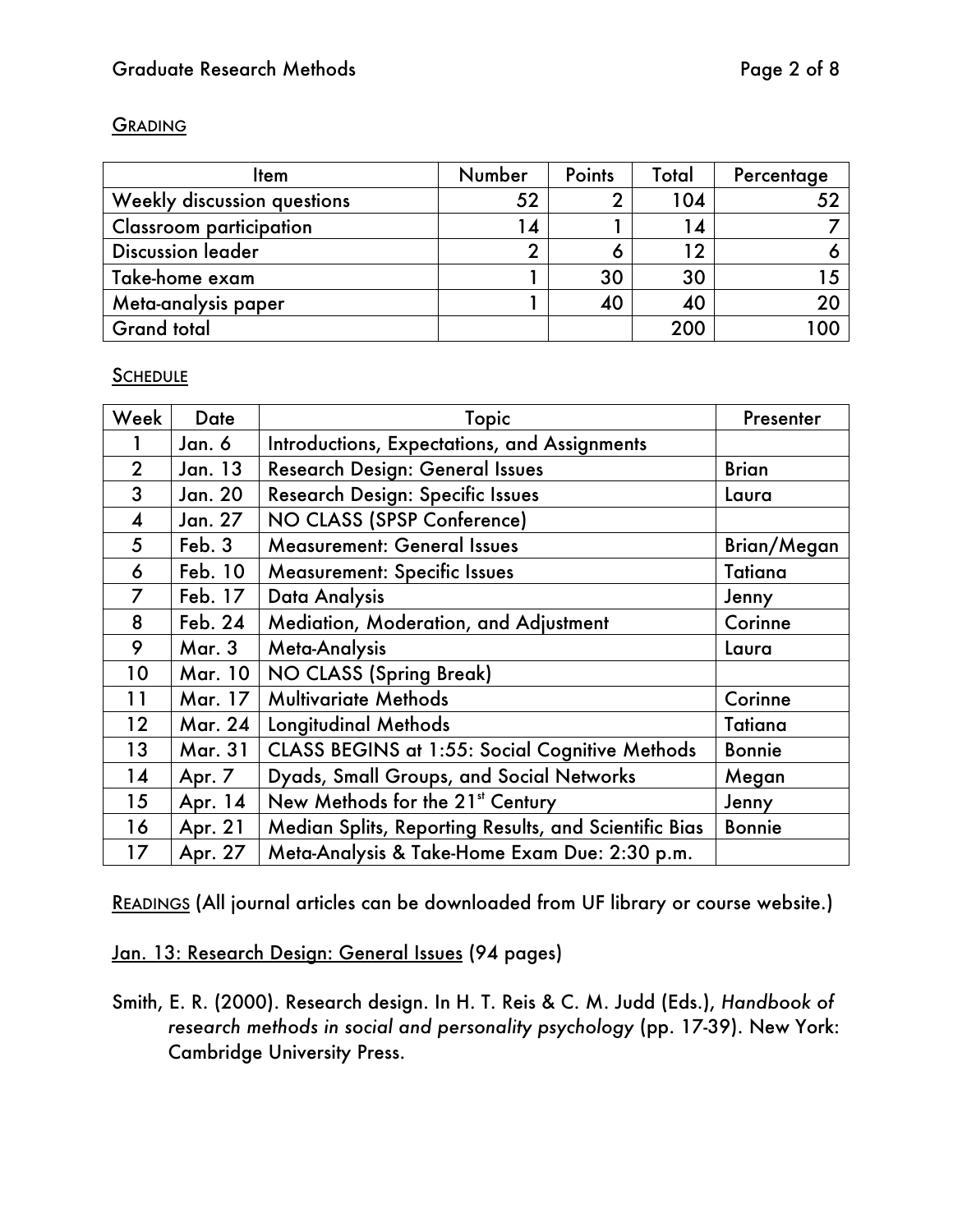- West, S. G. Biesanz, J. C., & Pitts, S. C. (2000). Causal inference and generalization in field settings: Experimental and quasi-experimental designs. In H. T. Reis & C. M. Judd (Eds.), *Handbook of research methods in social and personality psychology* (pp. 40-84). New York: Cambridge University Press.
- Revelle, W. (2007). Experimental approaches to the study of personality. In R. W. Robins, R. C. Fraley, & R. F. Krueger (Eds.), *Handbook of research methods in personality psychology* (pp. 37-61). New York: Guilford.

Jan. 20: Research Design: Specific Issues (48 pages)

Cohen, J. (1992). A power primer. *Psychological Bulletin, 112,* 155-159.

- McClelland, G. H. (1997). Optimal design in psychological research. *Psychological Methods, 2,* 3-19.
- Wells, G. L., & Windschitl, P. D. (1999). Stimulus sampling and social psychological experimentation. *Personality and Social Psychology Bulletin, 25,* 1115-1125.
- Preacher, K. J., Rucker, D. D., MacCallum, R. C., & Nicewander, W. A. (2005). Use of the extreme groups approach: A critical reexamination and new recommendations. *Psychological Methods, 10,* 178-192.

Feb. 3: Measurement: General Issues (99 pages)

- Visser, P. S., Krosnick, J. A., & Lavrakas, P. J. (2000). Survey research. In H. T. Reis & C. M. Judd (Eds.), *Handbook of research methods in social and personality psychology* (pp. 223-252). New York: Cambridge University Press.
- Paulhus, D. L., & Vazire, S. (2007). The self-report method. In R. W. Robins, R. C. Fraley, & R. F. Krueger (Eds.), *Handbook of research methods in personality psychology* (pp. 224-239). New York: Guilford.
- Simms, L. J., & Watson, D. (2007). The construct validation approach to personality scale construction. In R. W. Robins, R. C. Fraley, & R. F. Krueger (Eds.), *Handbook of research methods in personality psychology* (pp. 240-258). New York: Guilford.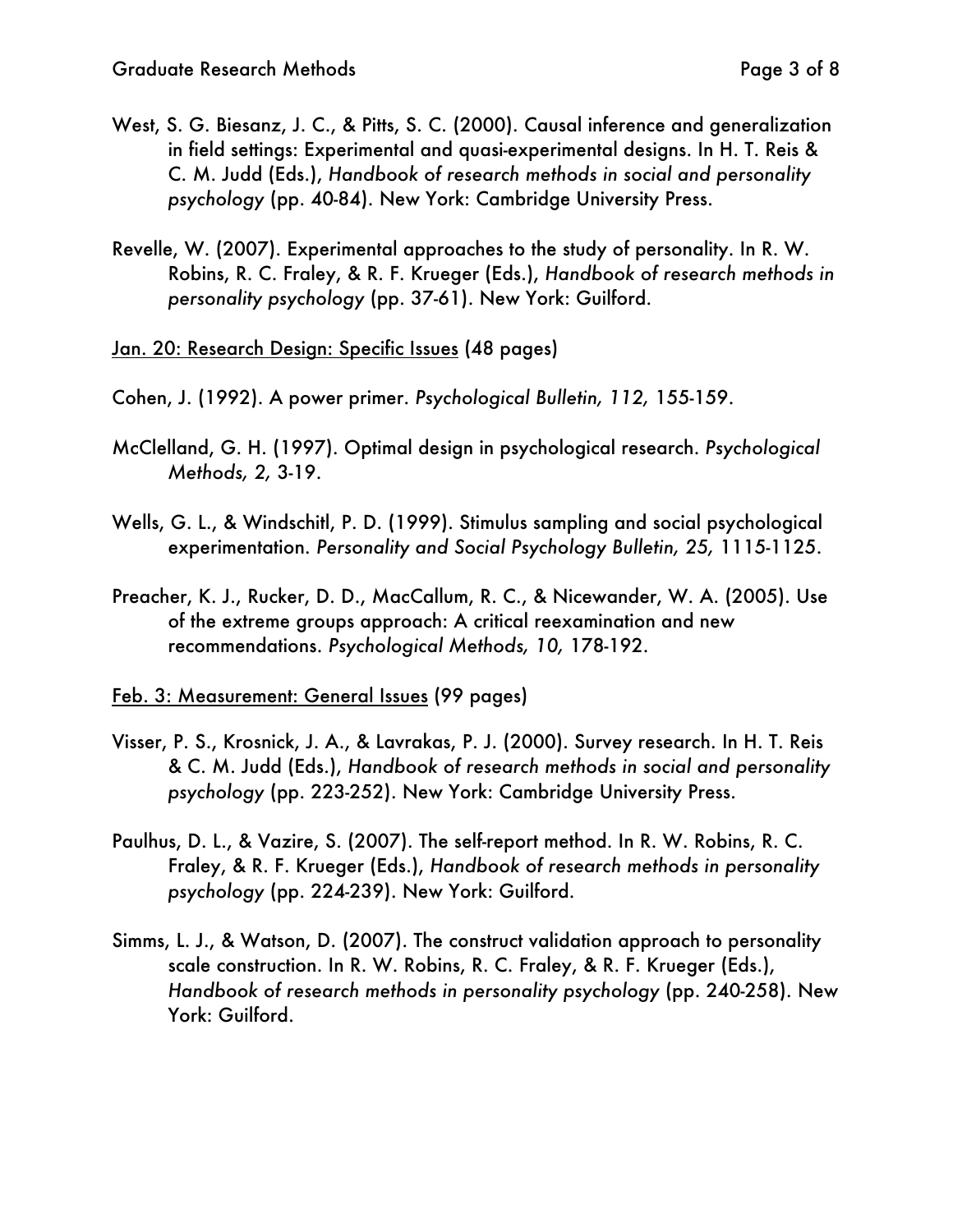John, O. P., & Soto, C. J. (2007). The importance of being valid: Reliability and the process of construct validation. In R. W. Robins, R. C. Fraley, & R. F. Krueger (Eds.), *Handbook of research methods in personality psychology* (pp. 461- 494). New York: Guilford.

Feb. 10: Measurement: Specific Issues (75 pages)

- Campbell, D. T., & Fiske, D. W. (1959). Convergent and discriminant validation by the multitrait-multimethod matrix. *Psychological Bulletin, 56,* 81-105.
- Heise, D. R. (1969). Separating reliability and stability in test-retest correlation. *American Sociological Review, 34,* 93-101.
- Schmitt, N. (1996). Uses and abuses of coefficient alpha. *Psychological Assessment, 8,* 350-353. [Taken from a special section on what every psychologist should know about assessment.]
- Cunningham, W. A., Preacher, K. J., & Banaji, M. R. (2001). Implicit attitude measures: Consistency, stability, and convergent validity. *Psychological Science, 12,* 163-170.
- Morizot, J., Ainsworth, A. T., & Reise, S. P. (2007). Toward modern psychometrics: Application of item response theory models in personality research. In R. W. Robins, R. C. Fraley, & R. F. Krueger (Eds.), *Handbook of research methods in personality psychology* (pp. 573-601). New York: Guilford.

Feb. 17: Data Analysis (71 pages)

- Judd, C. M. (2000). Everyday data analysis in social psychology: Comparisons of linear models. In H. T. Reis & C. M. Judd (Eds.), *Handbook of research methods in social and personality psychology* (pp. 370-392). New York: Cambridge University Press.
- McClelland, G. H. (2000). Nasty data: Unruly, ill-mannered observations can ruin your analysis. In H. T. Reis & C. M. Judd (Eds.), *Handbook of research methods in social and personality psychology* (pp. 393-411). New York: Cambridge University Press.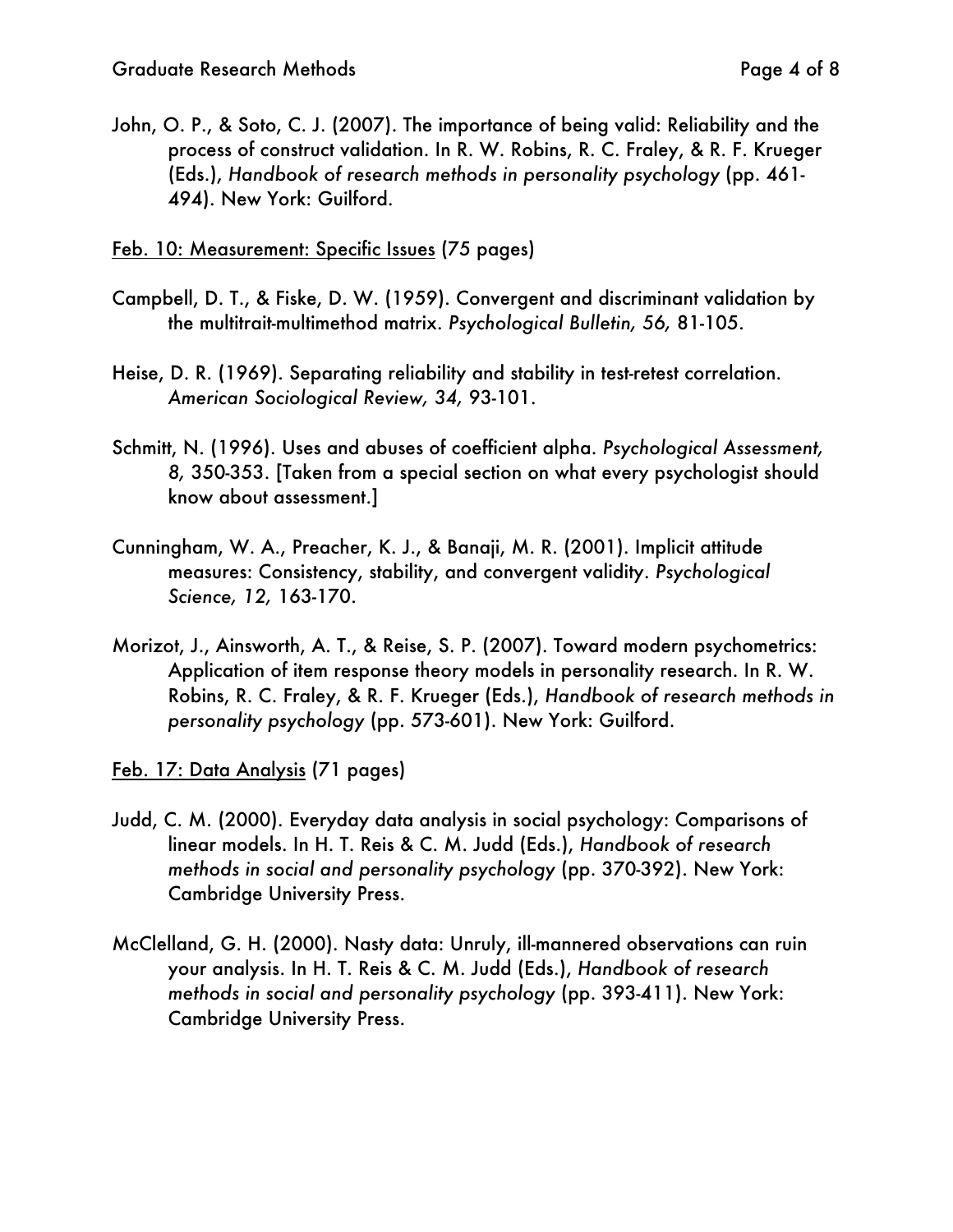West, S. G., Aiken, L. S., Wu, W., & Taylor, A. B. (2007). Multiple regression: Applications of the basics and beyond in personality research. In R. W. Robins, R. C. Fraley, & R. F. Krueger (Eds.), *Handbook of research methods in personality psychology* (pp. 573-601). New York: Guilford.

Feb. 24: Mediation, Moderation, and Adjustment (59 pages)

- Chaplin, W. F. (2007). Moderator and mediator analysis in personality research: A basic introduction. In R. W. Robins, R. C. Fraley, & R. F. Krueger (Eds.), *Handbook of research methods in personality psychology* (pp. 602-632). New York: Guilford.
- MacKinnon, D. P., Krull, J. L., & Lockwood, C. M. (2000). Equivalence of the mediation, confounding and suppression effect. *Prevention Science 1,* 173- 181.
- Muller, D., Judd, C. M., Yzerbyt, V. Y. (2005). When moderation is mediated and mediation is moderated. *Journal of Personality and Social Psychology, 89,* 852-862.
- Yzerbyt, V. Y., Muller, D., & Judd, C. M. (2004). Adjusting researchers' approach to adjustment: On the use of covariates when testing interactions. *Journal of Experimental Social Psychology, 40,* 424-431.

Mar. 3: Meta-Analysis (≈80 pages)

- Johnson, B. T., & Eagly, A. H. (2000). Quantitative synthesis of social psychological research. In H. T. Reis & C. M. Judd (Eds.), *Handbook of research methods in social and personality psychology* (pp. 496-528). New York: Cambridge University Press.
- Roberts, B. W., Kuncel, N. R., Viechtbauer, W., & Bogg, T. (2007). Meta-analysis in personality psychology: A primer. In R. W. Robins, R. C. Fraley, & R. F. Krueger (Eds.), *Handbook of research methods in personality psychology* (pp. 652-672). New York: Guilford.
- Cooper, H. (2010). Step 5: Analyzing and integrating the outcomes of studies. In *Research synthesis and meta-analysis: A step-by-step approach* (4<sup>th</sup> ed., pp. 145-196). Thousand Oaks, CA: Sage.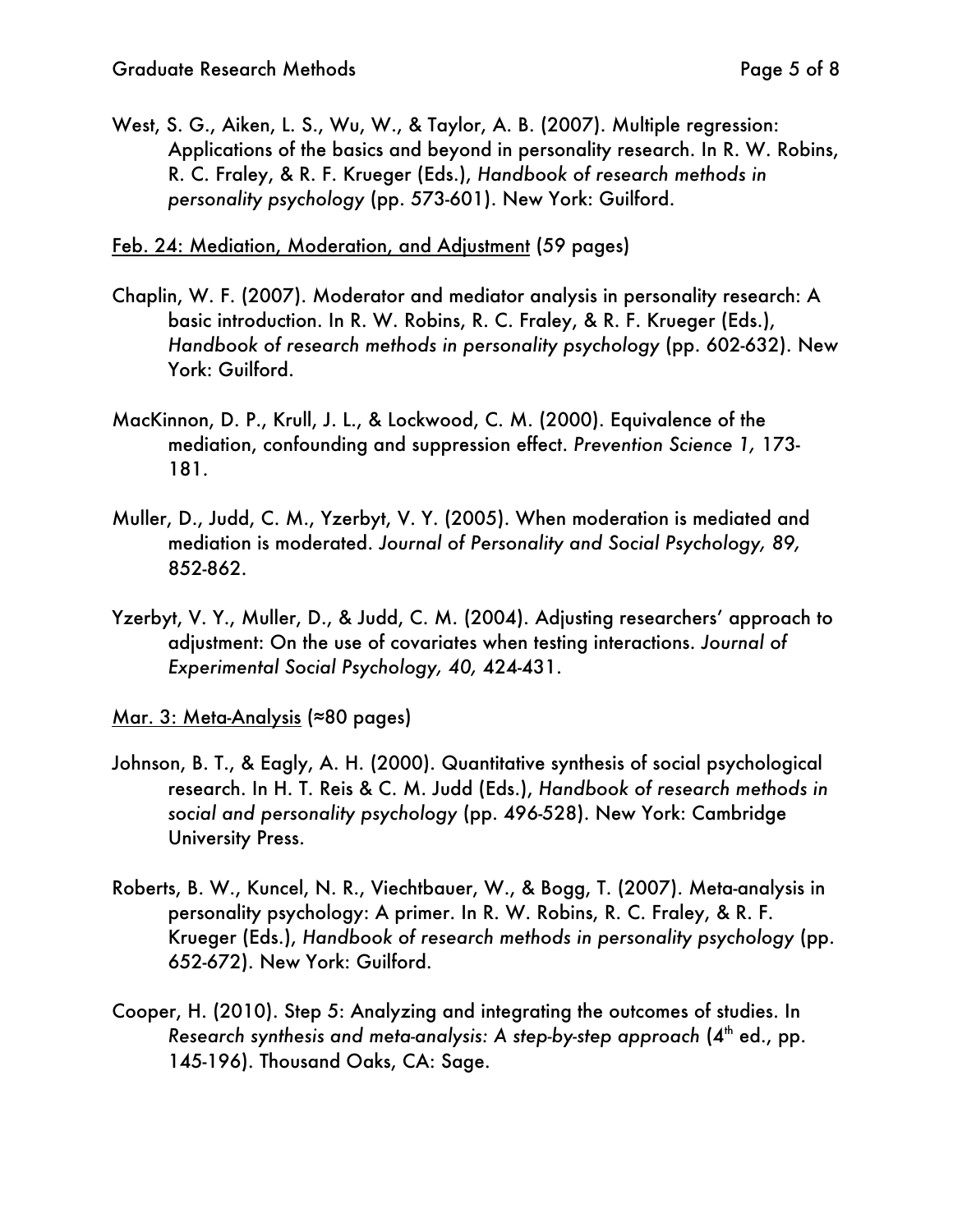## Mar. 17: Multivariate Methods (58 pages)

- Lee, K., & Ashton, M. C. (2007). Factor analysis in personality research. In R. W. Robins, R. C. Fraley, & R. F. Krueger (Eds.), *Handbook of research methods in personality psychology* (pp. 424-443). New York: Guilford.
- Hoyle, R. H. (2007). Applications of structural equation modeling in personality research. In R. W. Robins, R. C. Fraley, & R. F. Krueger (Eds.), *Handbook of research methods in personality psychology* (pp. 444-460). New York: Guilford.
- Nezlek, J. B. (2007). Multilevel modeling in personality research. In R. W. Robins, R. C. Fraley, & R. F. Krueger (Eds.), *Handbook of research methods in personality psychology* (pp. 502-522). New York: Guilford.

## Mar. 24: Longitudinal Methods (68 pages)

- Collins, L. M., & Sayer, A. G. (2000). Modeling growth and change processes: Design, measurement, and analysis for research in social psychology. In H. T. Reis & C. M. Judd (Eds.), *Handbook of research methods in social and personality psychology* (pp. 478-495). New York: Cambridge University Press.
- Donnellan, B. M., & Conger, R. D. (2007). Designing and implementing longitudinal studies. In R. W. Robins, R. C. Fraley, & R. F. Krueger (Eds.), *Handbook of research methods in personality psychology* (pp. 21-36). New York: Guilford.
- Fleeson, W. (2007). Studying personality processes: Explaining change in betweenpersons longitudinal and within-person multilevel models. In R. W. Robins, R. C. Fraley, & R. F. Krueger (Eds.), *Handbook of research methods in personality psychology* (pp. 523-542). New York: Guilford.
- Mroczek, D. K. (2007). The analysis of longitudinal data in personality research. In R. W. Robins, R. C. Fraley, & R. F. Krueger (Eds.), *Handbook of research methods in personality psychology* (pp. 543-556). New York: Guilford.

## Mar. 31: Social Cognitive Methods (≈81 pages)

Bargh, J. A., & Chartrand, T. (2000). The mind in the middle: A practical guide to priming and automaticity research. In H. T. Reis & C. M. Judd (Eds.), *Handbook of research methods in social and personality psychology* (pp. 253- 285). New York: Cambridge University Press.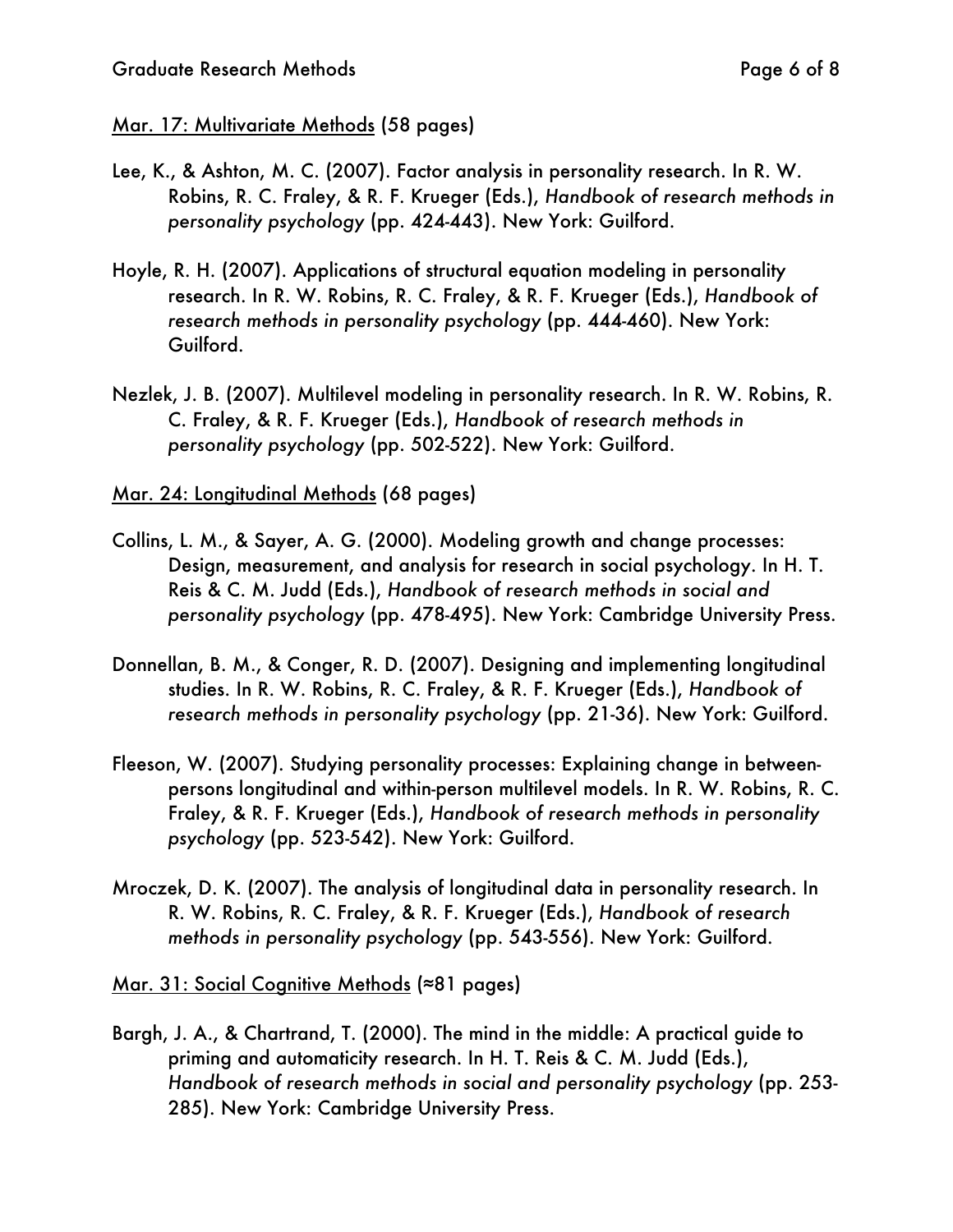- Robinson, M. D. (2007). Lives lived in milliseconds: Using cognitive methods in personality research. In R. W. Robins, R. C. Fraley, & R. F. Krueger (Eds.), *Handbook of research methods in personality psychology* (pp. 345-359). New York: Guilford.
- Martin, W. W., & Rovira, M. (1981). Signal detection theory. *Personality and Social Psychology Bulletin, 7,* 232-239.
- Stanislaw, H., & Todorov, N. (1999). Calculation of signal detection theory measures. *Behavior Research Methods, Instruments, & Computers, 31,* 137-149.
- Correll, J., Park, B., Wittenbrink, B., & Judd, C. M. (2002). The police officer's dilemma: Using ethnicity to disambiguate potentially threatening individuals. *Journal of Personality and Social Psychology, 83,* 1314-1329.

#### Apr. 7: Dyads, Small Groups, and Social Networks (≈83 pages)

- Kashy, D. A., & Kenny, D. A. (2000). The analysis of data from dyads and groups. In H. T. Reis & C. M. Judd (Eds.), *Handbook of research methods in social and personality psychology* (pp. 451-477). New York: Cambridge University Press.
- Kerr, N. L., Arnoff, J., & Messé, L. A. (2000). Methods of small group research. In H. T. Reis & C. M. Judd (Eds.), *Handbook of research methods in social and personality psychology* (pp. 160-189). New York: Cambridge University Press.
- Kenny, D. A., Kashy, D. A., & Cook, W. C. (2006). Social network analysis. In *Dyadic data analysis* (pp. 296-316). New York: Guilford.
- Cacioppo, J. T., Fowler, J. H., & Christakis, N. A. (2009). Alone in the crowd: The structure and spread of loneliness in a large social network. *Journal of Personality and Social Psychology, 97,* 977-991.

## Apr. 14: New Methods for the  $21<sup>st</sup>$  Century (86 pages)

Fraley, R. C. (2007). Using the Internet for personality research: What can be done, how to do it, and some concerns. In R. W. Robins, R. C. Fraley, & R. F. Krueger (Eds.), *Handbook of research methods in personality psychology* (pp. 130-148). New York: Guilford.